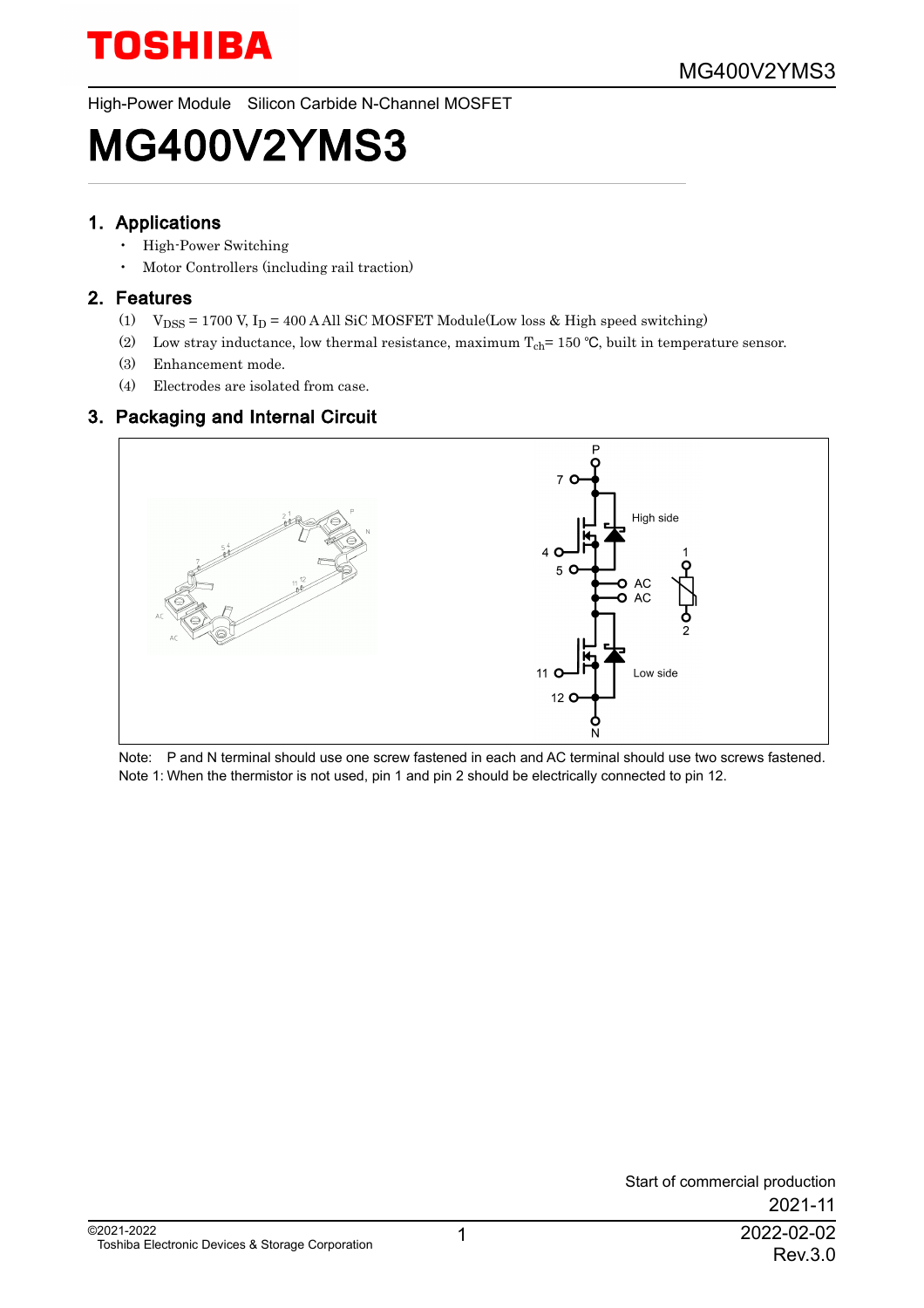#### 4. Terminal

| Symbol & No. | Terminal name                                 |
|--------------|-----------------------------------------------|
| P            | P(main terminal)                              |
| N            | N(main terminal)                              |
| AC           | AC(main terminal)                             |
| 1            | Thermistor                                    |
| 2            | Thermistor                                    |
| 4            | High side gate                                |
| 5            | High side source sense / Low side drain sense |
| 7            | High side drain sense                         |
| 11           | Low side gate                                 |
| 12           | Low side source sense                         |

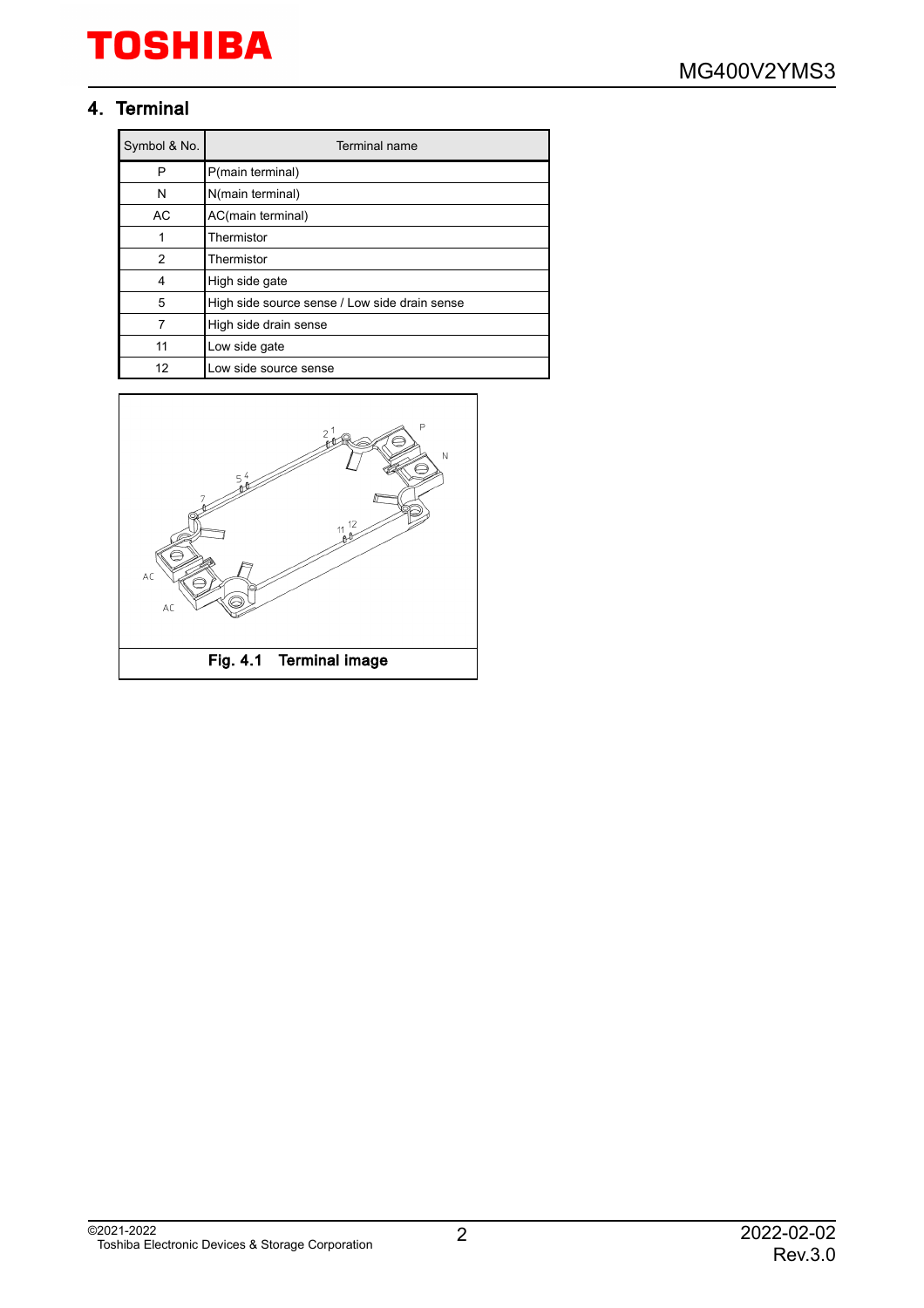#### 5. Absolute Maximum Ratings (Note, Note 1)(Tc = 25 � unless otherwise specified)

| Characteristics                                          | Symbol                          | <b>Note</b> | <b>Test Condition</b> | Rating      | Unit        |
|----------------------------------------------------------|---------------------------------|-------------|-----------------------|-------------|-------------|
| Drain-source voltage                                     | V <sub>DSS</sub>                |             |                       | 1700        | $\vee$      |
| Gate-source voltage                                      | V <sub>GSS</sub>                |             |                       | $+25/ - 10$ | $\vee$      |
| Drain current (DC)                                       | <sup>I</sup> D                  | (Note 2)    |                       | 400         | A           |
| Drain current (pulsed)                                   | <b>I</b> <sub>DP</sub>          | (Note 2)    |                       | 800         | A           |
| Drain power dissipation                                  | $P_D$                           | (Note 2)    |                       | 2000        | W           |
| Source current (DC)                                      | Is                              | (Note 2)    |                       | 400         | A           |
| Source current (pulsed)                                  | <sub>sp</sub>                   | (Note 2)    |                       | 800         | A           |
| Channel temperature                                      | $\mathsf{T}_{\mathsf{ch}}$      |             |                       | 150         | °C          |
| Storage temperature                                      | $\mathsf{r}_{\mathsf{stg}}$     |             |                       | $-40 - 150$ | °C          |
| <b>Isolation voltage</b>                                 | V <sub>isol</sub>               |             | $AC$ , 60 s           | 4000        | Vrms        |
| Isolation voltage<br>(thermistorterminal-other terminal) | $V_{\text{isol}}(\text{therm})$ |             | AC, 60s               | 4000        | Vrms        |
| Mounting torque                                          | <b>TOR</b>                      | (Note 3)    | Main terminal: M6     | 4.5         | $N \cdot m$ |
|                                                          |                                 | (Note 4)    | Main terminal: M5     | 3.5         | $N \cdot m$ |

Note: Using continuously under heavy loads (e.g. the application of high temperature/current/voltage and the significant change in temperature, etc.) may cause this product to decrease in the reliability significantly even if the operating conditions (i.e. operating temperature/current/voltage, etc.) are within the absolute maximum ratings.

Please design the appropriate reliability upon reviewing the Toshiba Semiconductor Reliability Handbook ("Handling Precautions"/"Derating Concept and Methods") and individual reliability data (i.e. reliability test report and estimated failure rate, etc).

Note 1: refer to the application notes.

- Note 2: Ensure that the channel temperature does not exceed 150 °C.
- Note 3: The recommended tightening torque for the main terminal (M6) is 4.0 N  $\cdot$  m.

Note 4: The recommended tightening torque for installation (M5) is 3.0 N  $\cdot$  m.

#### 6. Thermal-resistance

| Characteristics                                        |  | <b>Note</b> | Min                      | Typ.  | Max   | Unit |
|--------------------------------------------------------|--|-------------|--------------------------|-------|-------|------|
| $R_{th(ch-c)}$<br>Thermal resistance (channel-to-case) |  | (Note 1)    | -                        | -     | 0.060 | K/W  |
| Thermal resistance (case-to-fin)<br>$R_{th(c-f)}$      |  | (Note 2)    | $\overline{\phantom{m}}$ | 0.013 |       | K/W  |

Note 1: The value per half a module.

Note 2: The value per module.

Apply 50  $\mu$ m of 3 W/m  $\cdot$  K grease between the case and fin while taking care not to create a void, and tighten to the recommended torque before use.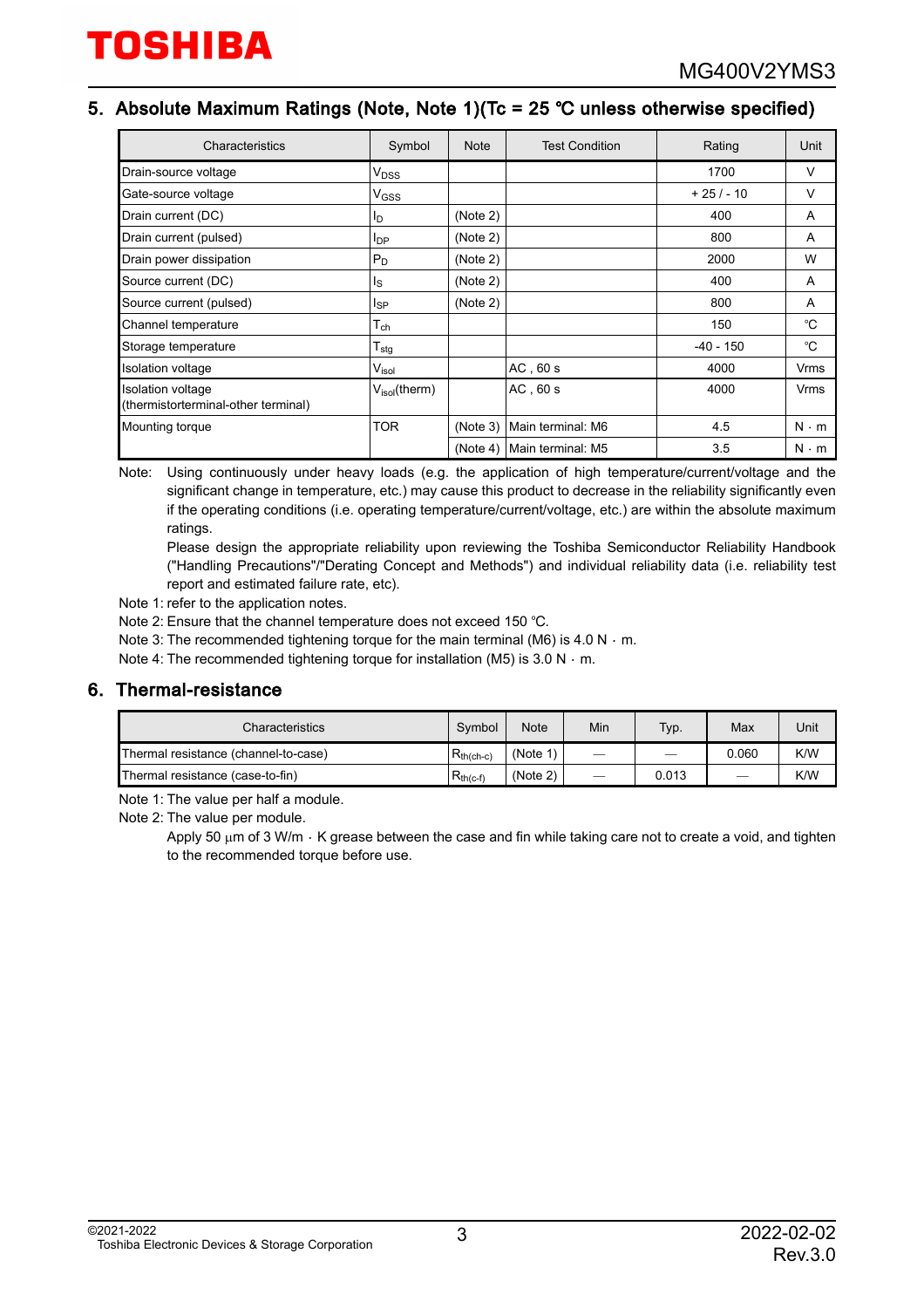#### 7. Electrical Characteristics (Note)(Tc = 25 � unless otherwise specified)

| Symbol<br>Characteristics                            |                             | <b>Note</b> | <b>Test Condition</b>                                                                     | Min                      | Typ.                     | Max                      | Unit       | Fig.                     |
|------------------------------------------------------|-----------------------------|-------------|-------------------------------------------------------------------------------------------|--------------------------|--------------------------|--------------------------|------------|--------------------------|
| Gate-source leakage current<br>l <sub>GSS</sub>      |                             |             | $V_{GS}$ = +25 V / -10 V, V <sub>DS</sub> = 0 V                                           |                          |                          | ±30                      | nA         |                          |
| Drain-source cut-off current<br>I <sub>DSS</sub>     |                             |             | $V_{DS}$ = 1700 V, V <sub>GS</sub> = 0 V                                                  |                          | $\overline{\phantom{0}}$ | 250                      | μA         |                          |
| $V_{th}$<br>Gate threshold voltage                   |                             |             | (Note 3) $I_D$ = 0.4 A, $V_{DS}$ = 10 V                                                   | 3.5                      | 4.5                      | 5.5                      | $\vee$     | $\overline{\phantom{0}}$ |
| Drain-source on-voltage (sense)                      | $V_{DS(on)}$<br>sense       |             | (Note 2) $I_D$ = 400 A, V <sub>GS</sub> = + 20 V, T <sub>ch</sub> = 25 °C                 |                          | 0.8                      |                          | V          |                          |
|                                                      |                             |             | $I_D$ = 400 A, $V_{GS}$ = + 20 V, T <sub>ch</sub> = 150 °C                                |                          | 1.6                      | 2.4                      | V          |                          |
| Drain-source on-voltage (terminal)                   | $V_{DS(on)}$<br>terminal    |             | (Note 1) $I_D$ = 400 A, V <sub>GS</sub> = + 20 V, T <sub>ch</sub> = 25 °C                 | $\qquad \qquad$          | 1.1                      | $\overline{\phantom{0}}$ | V          |                          |
| Input capacitance                                    | $C_{\text{iss}}$            |             | $V_{DS}$ = 900 V, $V_{GS}$ = 0 V, f = 10 kHz                                              |                          | 53                       |                          | nF         |                          |
| Switching time (turn-on delay time)                  | $t_{d(on)}$                 | (Note)      | Inductive load                                                                            |                          | 0.22                     | $\overline{\phantom{0}}$ | μS         | 7.1                      |
| Switching time (rise time)                           | $\mathfrak{t}_{\mathsf{r}}$ |             | $V_{DS}$ = 900 V, $I_D$ = 400 A,<br>$V_{GS}$ = + 20 V / - 6 V,                            |                          | 0.07                     |                          | $\mu$ S    | 7.2<br>7.3               |
| Switching time (turn-on time)                        | $t_{on}$                    |             | $R_{G(0n)} = 2.4 \Omega$ , $R_{G(0ff)} = 5.1 \Omega$ ,                                    |                          | 0.29                     | $\overline{\phantom{0}}$ | $\mu$ S    |                          |
| Switching time (turn-off delay time)<br>$t_{d(Off)}$ |                             |             | T <sub>ch</sub> = 150 °C, L <sub>S</sub> ≈ 40 nH                                          |                          | 0.61                     |                          | μS         |                          |
| Switching time (fall time)<br>t                      |                             |             |                                                                                           | $\overline{\phantom{0}}$ | 0.07                     |                          | $\mu$ S    |                          |
| Switching time (turn-off time)<br>$t_{off}$          |                             |             |                                                                                           |                          | 0.68                     | $\overline{\phantom{0}}$ | <b>LLS</b> |                          |
| $E_{on}$<br>Turn-on switching loss                   |                             |             |                                                                                           |                          | 28                       | $\overline{\phantom{0}}$ | mJ         |                          |
| Turn-off switching loss                              | $E_{\text{off}}$            |             |                                                                                           |                          | 27                       |                          | mJ         |                          |
| Source-drain on-voltage (sense)                      | $V_{SD(on)}$<br>sense       |             | (Note 2) $ I_S = 400 A$ , $V_{GS} = +20 V$ , $T_{ch} = 25 °C$                             |                          | 0.8                      | $\overline{\phantom{0}}$ | V          |                          |
|                                                      |                             |             | $I_S = 400$ A, $V_{GS} = +20$ V, $T_{ch} = 150$ °C                                        |                          | 1.5                      | 2.2                      | V          |                          |
| Source-drain on-voltage (terminal)                   | $V_{SD(on)}$<br>terminal    |             | (Note 1) $I_S$ = 400 A, V <sub>GS</sub> = + 20 V, T <sub>ch</sub> = 25 °C                 | $\overline{\phantom{0}}$ | 1.1                      | $\overline{\phantom{0}}$ | V          |                          |
| Source-drain off-voltage (sense)                     | $V_{SD(off)}$               |             | (Note 2) $I_S$ = 400 A, V <sub>GS</sub> = - 6 V, T <sub>ch</sub> = 25 °C                  | $\overline{\phantom{0}}$ | 1.6                      | $\overline{\phantom{0}}$ | V          |                          |
|                                                      | sense                       |             | $I_S = 400$ A, $V_{GS} = -6$ V, $T_{ch} = 150$ °C                                         | $\qquad \qquad$          | 2.4                      | 3.5                      | V          |                          |
| Source-drain off-voltage (terminal)                  | $V_{SD(off)}$<br>terminal   |             | (Note 1) $I_S$ = 400 A, V <sub>GS</sub> = - 6 V, T <sub>ch</sub> = 25 °C                  |                          | 1.9                      |                          | V          |                          |
| Reverse recovery time                                | $t_{rr}$                    | (Note)      | Inductive load<br>$I_S$ = 400 A, $V_R$ = 900 V,                                           |                          | 50                       | $\qquad \qquad$          | ns         | 7.4<br>7.5               |
| Reverse recovery loss                                | $E_{rr}$                    |             | Drive side $R_{G(0n)} = 2.4 \Omega$ ,<br>T <sub>ch</sub> = 150 °C, L <sub>S</sub> ≈ 40 nH |                          | 0.7                      | $\overline{\phantom{0}}$ | mJ         | 7.6                      |
| Stray inductance                                     | $L_{\rm SPN}$               |             | P terminal-N terminal                                                                     |                          | 12                       | $\qquad \qquad$          | nH         |                          |
| Rated NTC resistance                                 | R                           |             | $T_C$ =25 °C                                                                              | 3.5                      | 5.0                      | 6.5                      | kΩ         |                          |
|                                                      |                             |             | $T_C = 150 °C$                                                                            | 125                      | 165                      | 205                      | Ω          |                          |
| B<br>NTC B value                                     |                             |             | $T_{NTC}$ = 25 - 150 °C                                                                   |                          | 3375                     |                          | K          |                          |

Note: L<sub>s</sub>is a sum of (L<sub>sPN</sub>) and (L<sub>ext</sub>).(L<sub>ext</sub> is shown in Fig.7.1, 7.2, 7.4, 7.5))

Note 1: The values are when two AC terminals are connected.

Note 2: The values are measured between drain sense and source sense.

Note 3: Gate-source voltage (-10V) is applied 5ms before measurement.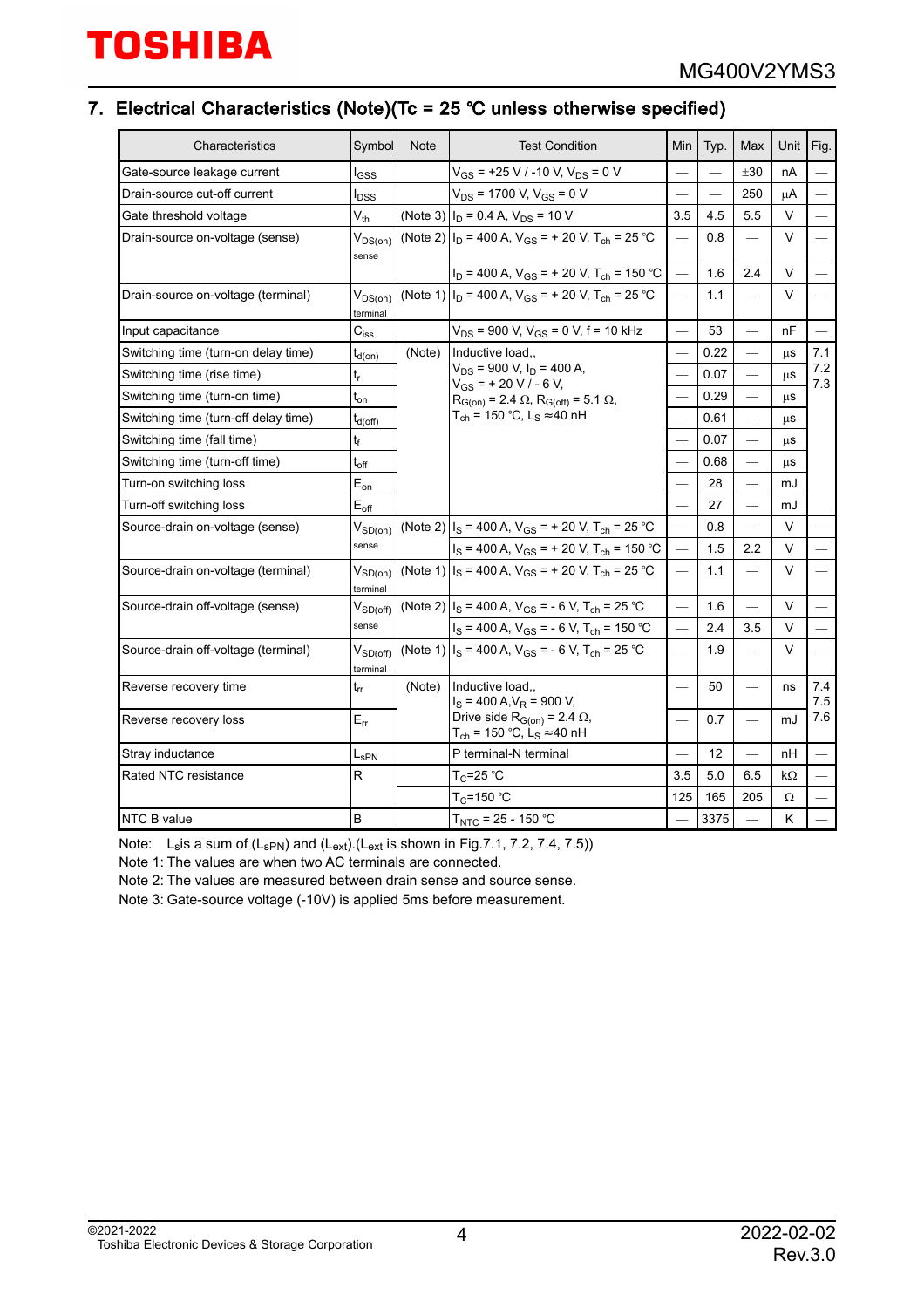



Fig. 7.1 Inductive Load Switching Test Circuit (High side Switching)



Fig. 7.2 Inductive Load Switching Test Circuit (Low side Switching)



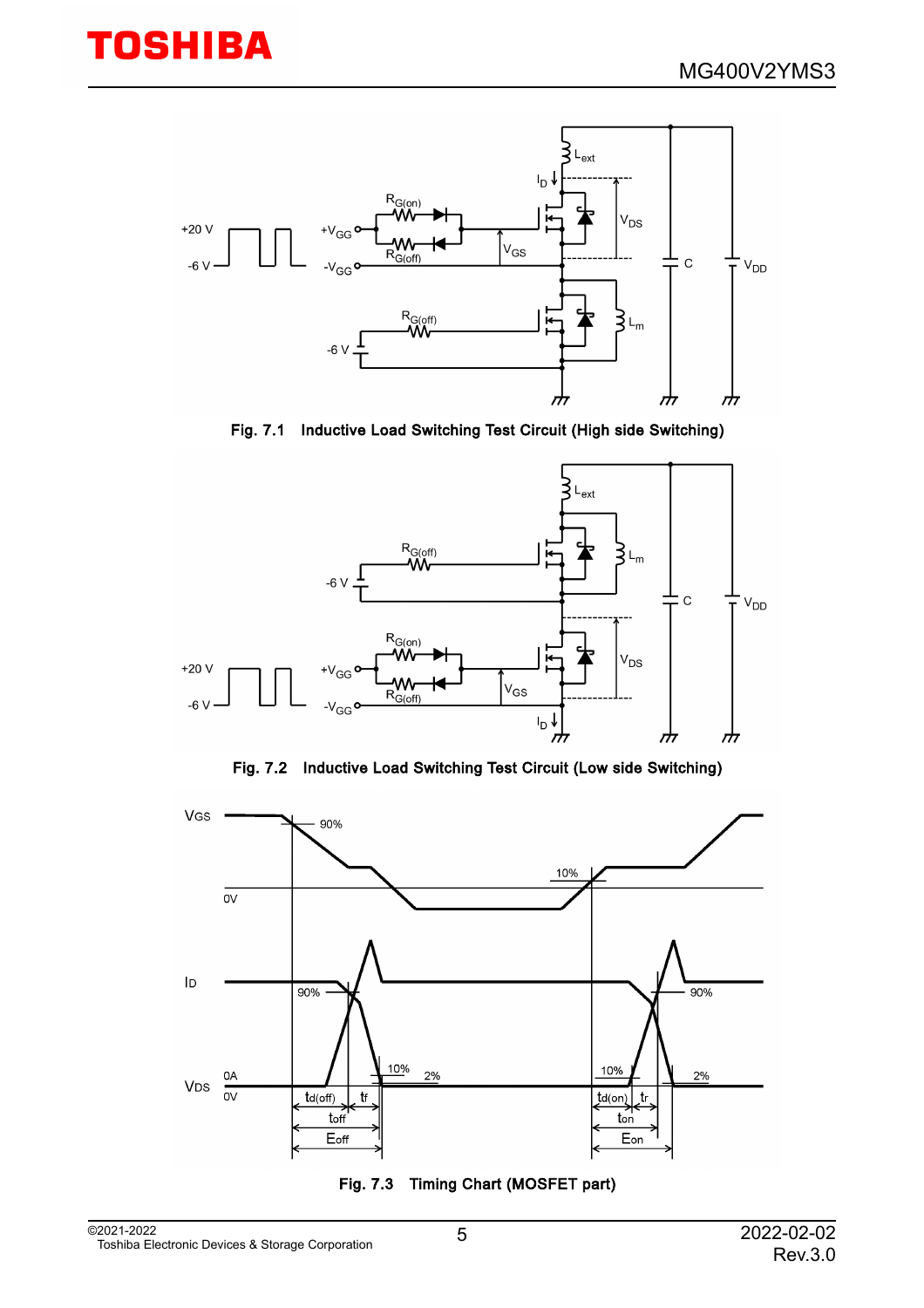

Fig. 7.4 Reverse Inductive Load Switching Test Circuit (High side Switching)







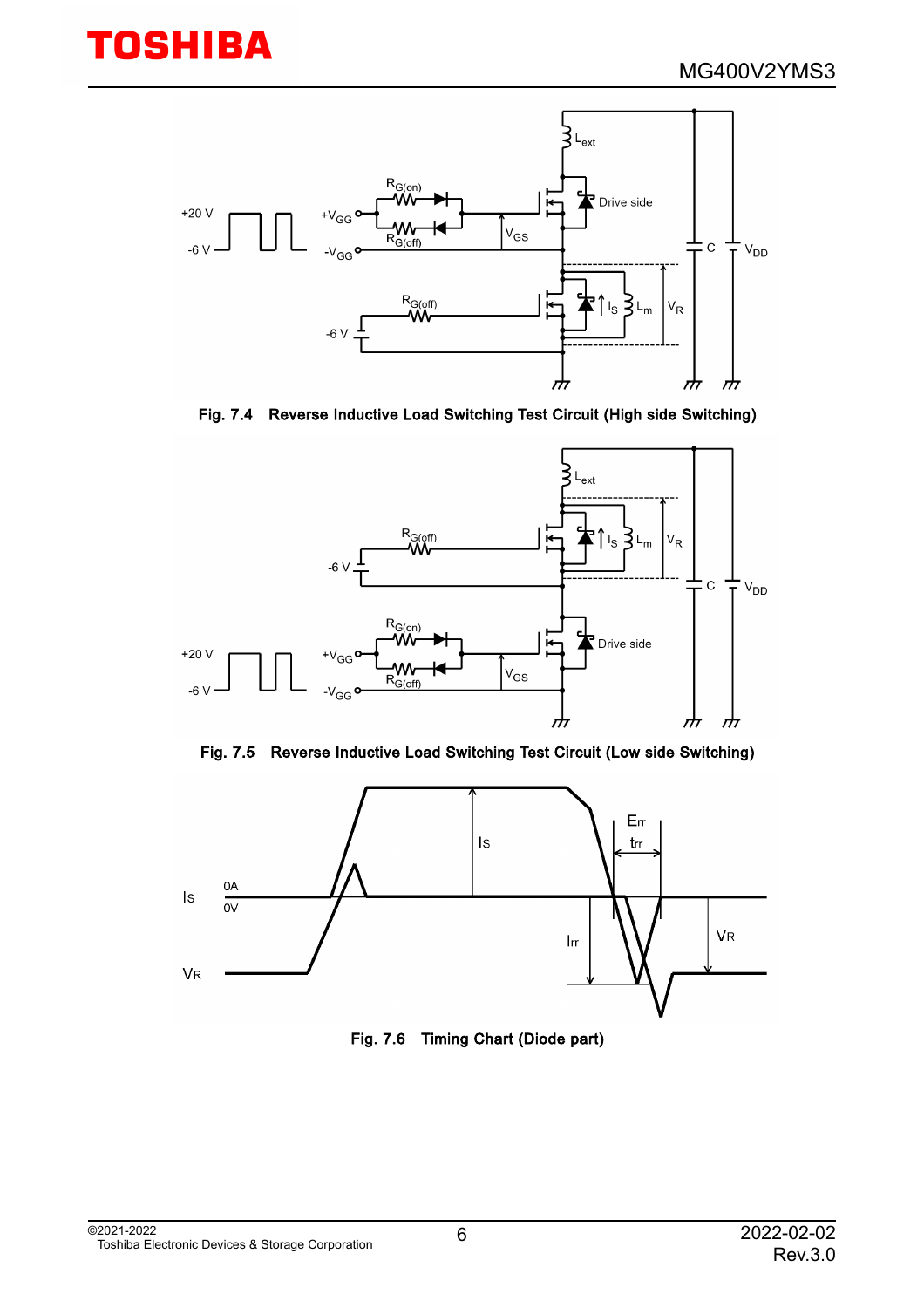#### 8. Characteristics Curves (Note)

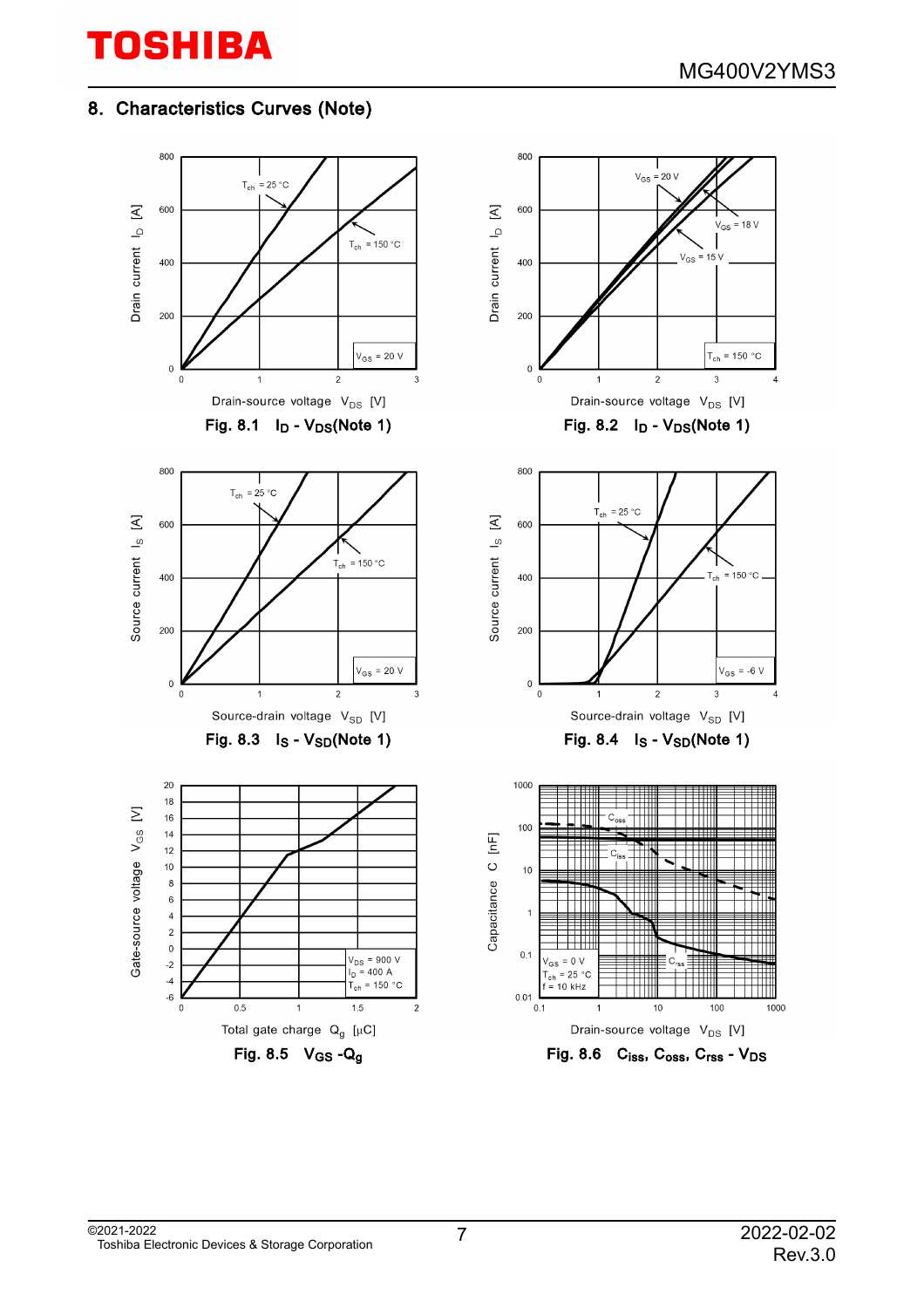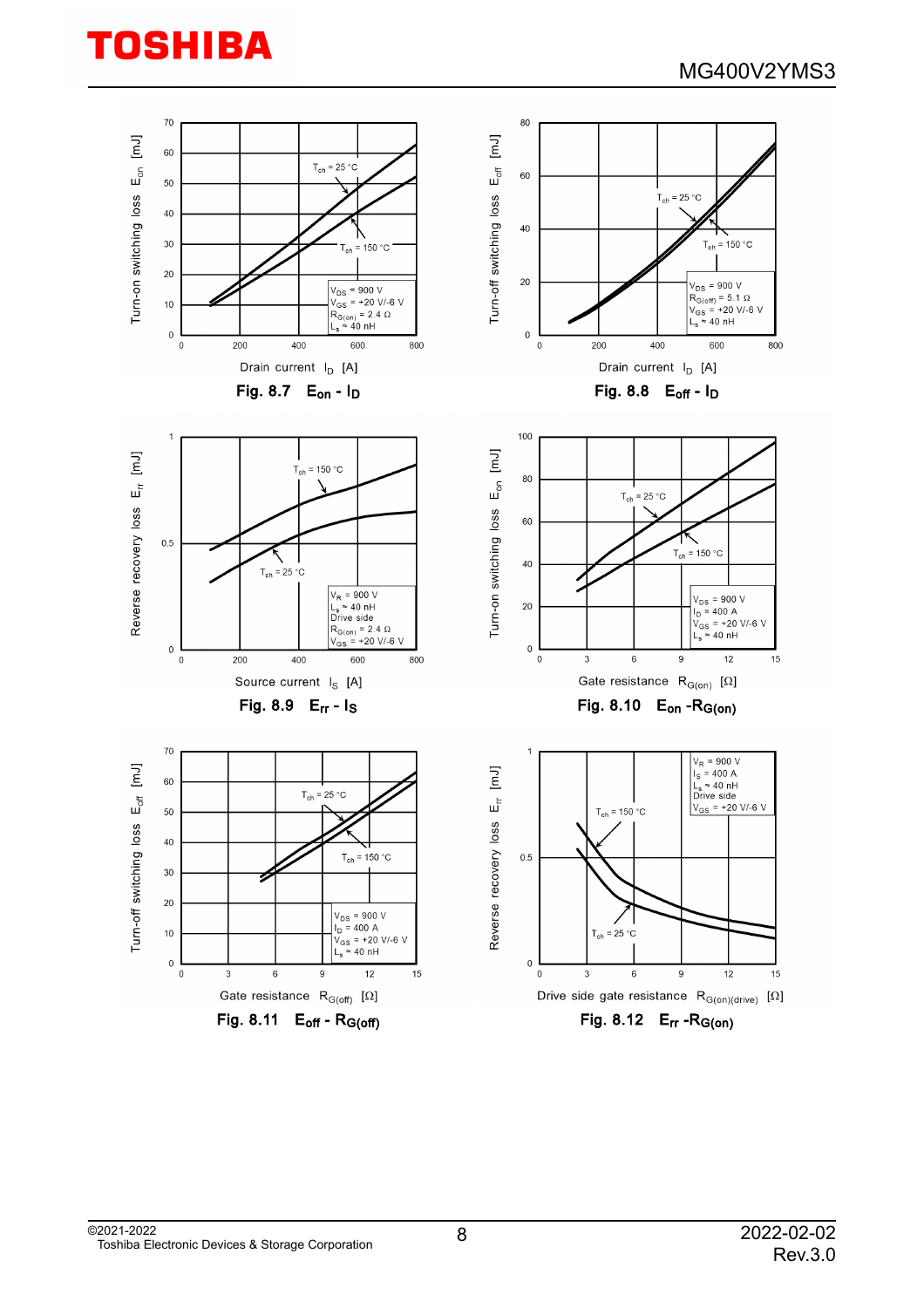

Note: The above characteristics curves are presented for reference only and not guaranteed by production test, unless otherwise noted.

Note 1: Source - drain voltage and Drain - source voltage are measured at sense terminals.

#### Package Dimensions

Unit: mm  $6.5 + 0.3$  $6.5 \pm 0.5$ € 57.95±0.3  $-0.05$  $52 * 0.8$  $57.5$ 59+0.3 €  $\sqrt{12}$  $2.25 + 0.2$  $94.5 \pm 0.3$  $3+0$ 4XM6 Nut  $12.5 - 0$  $\frac{121.740}{137 + 0.8}$  $152 +$  $1.15 * 0.15$  $\widehat{5}$ perewire <u>918</u>

Weight: 350 g (typ.)

|                   | Package Name(s) |
|-------------------|-----------------|
| TOSHIBA: 2-153A1A |                 |

©2021-2022 Toshiba Electronic Devices & Storage Corporation